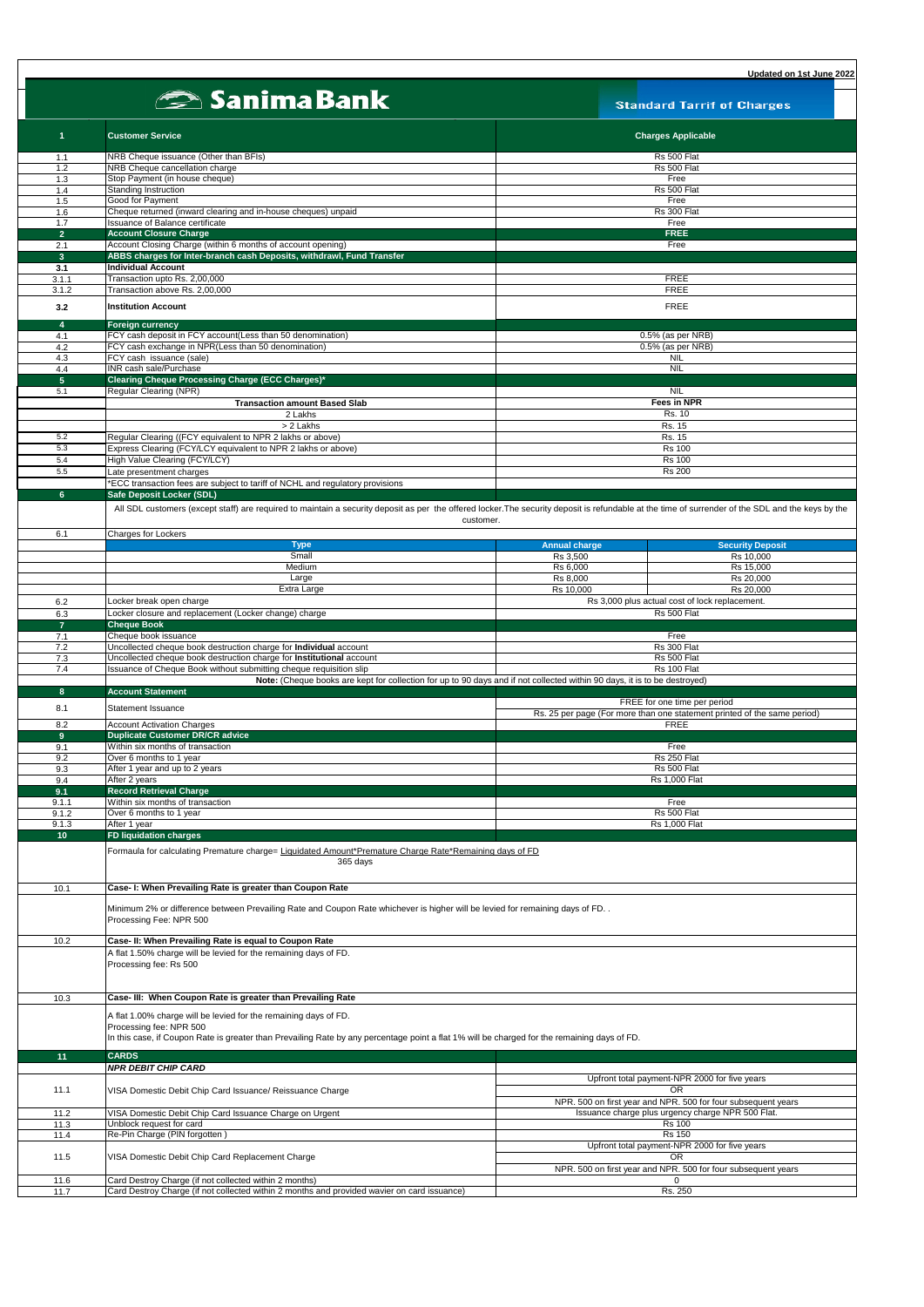|                 | <b>DOLLAR DEBIT CHIP CARD</b>                                                                      |                                       |                                         |                                                                                   |  |
|-----------------|----------------------------------------------------------------------------------------------------|---------------------------------------|-----------------------------------------|-----------------------------------------------------------------------------------|--|
| 11.8            | <b>Issuance Charge</b>                                                                             |                                       | USD 10 or NPR 1,200 whichever is Higher |                                                                                   |  |
| 11.9            | Installment Charge                                                                                 |                                       | <b>NPR 500</b>                          |                                                                                   |  |
| 11.10           | Re-Issue Charge                                                                                    |                                       | USD 10 or NPR 1,200 whichever is Higher |                                                                                   |  |
| 11.11           | Unblock request for card/Re-pin                                                                    |                                       | USD 1 or NPR 100 whichever is Higher    |                                                                                   |  |
|                 | <b>DOLLAR TRAVEL CHIP CARD</b>                                                                     |                                       |                                         |                                                                                   |  |
| 11.12           | <b>Issuance Charge</b>                                                                             |                                       |                                         | USD 10 or NPR 1,200 whichever is Higher                                           |  |
| 11.13           | Re-Issue Charge                                                                                    |                                       | USD 10 or NPR 1,200 whichever is Higher |                                                                                   |  |
| 11.14           | Unblock request for card/Re-pin                                                                    |                                       | <b>NPR 100</b>                          |                                                                                   |  |
|                 |                                                                                                    |                                       |                                         |                                                                                   |  |
|                 | Sanima USD eCard                                                                                   |                                       |                                         |                                                                                   |  |
| 11.15           | Commission                                                                                         |                                       |                                         | NPR 500 per Top-up per customer                                                   |  |
| 11.16           | Re-Issuance Fee                                                                                    |                                       | <b>NPR 500</b>                          |                                                                                   |  |
| 11.17           | <b>Transaction Charge</b>                                                                          |                                       | <b>Charges in Dollars (\$)</b>          |                                                                                   |  |
|                 |                                                                                                    | <b>NPN ATM</b>                        | <b>VISA ATM</b>                         | <b>Foreign ATM (Outside Nepal)</b>                                                |  |
|                 | Cash Withdrawal                                                                                    | 0.3                                   | 3                                       | 5                                                                                 |  |
|                 | <b>Balance Inquiry</b>                                                                             | 0.06                                  | 0.75                                    | 0.75                                                                              |  |
|                 |                                                                                                    | Nil Transactions Charge in Sanima ATM |                                         |                                                                                   |  |
|                 |                                                                                                    |                                       |                                         |                                                                                   |  |
| 11.18           | <b>Sanima Domestic Credit Chip Card</b><br><b>Service Fee</b>                                      | <b>NPR</b>                            |                                         |                                                                                   |  |
|                 | Card Issuance Fee                                                                                  | 1000                                  |                                         |                                                                                   |  |
|                 | Annual Charge                                                                                      | 1000                                  |                                         |                                                                                   |  |
|                 | Joining Fee                                                                                        | 1000                                  |                                         |                                                                                   |  |
|                 | <b>Renewal Fee</b>                                                                                 | 1000                                  |                                         |                                                                                   |  |
|                 | Replacement Fee /Reissue                                                                           | 1000                                  |                                         |                                                                                   |  |
|                 | Card Block Fee                                                                                     | 100                                   |                                         |                                                                                   |  |
|                 | Pin Reissue Fee                                                                                    | 100                                   |                                         |                                                                                   |  |
|                 | Limit Enhancement fee/ Over Limit Fee                                                              | 1,000                                 |                                         |                                                                                   |  |
|                 | Late payment fee                                                                                   | 300                                   |                                         |                                                                                   |  |
| 11.19           | <b>Transaction Fee</b>                                                                             | <b>NPR</b>                            |                                         |                                                                                   |  |
|                 | Cash withdrawal in Nepal                                                                           | 200+1.5% of TXN                       |                                         |                                                                                   |  |
|                 | Balance Inquiry from Own ATM                                                                       | Nil                                   |                                         |                                                                                   |  |
|                 | PIN change from Own Bank                                                                           | Nil                                   |                                         |                                                                                   |  |
|                 | Mini Statement from Own Bank                                                                       | Nil                                   |                                         |                                                                                   |  |
|                 | Balance Inquiry from Member Group Bank (NPN)                                                       | 5                                     |                                         |                                                                                   |  |
|                 | Balance Inquiry from Other Bank                                                                    | 50                                    |                                         |                                                                                   |  |
|                 | Cash withdrawal in India                                                                           | 250+2% of TXN                         |                                         |                                                                                   |  |
|                 |                                                                                                    |                                       |                                         |                                                                                   |  |
| 11.20           | <b>Interest Rate</b>                                                                               | % per annum                           |                                         |                                                                                   |  |
|                 | Credit Card Interest Rate                                                                          | 24%                                   |                                         |                                                                                   |  |
|                 | <b>Sanima USD Credit Card Fees</b>                                                                 | <b>Classic Domestic</b>               |                                         |                                                                                   |  |
| 11.21           | <b>Service Fee</b>                                                                                 | <b>USD</b>                            |                                         |                                                                                   |  |
|                 | Card Issuance Fee                                                                                  | 10.00                                 |                                         |                                                                                   |  |
|                 | Annual Charge                                                                                      | 10.00                                 |                                         |                                                                                   |  |
|                 | Joining Fee                                                                                        | 10.00                                 |                                         |                                                                                   |  |
|                 | Renewal Fee                                                                                        | 10.00                                 |                                         |                                                                                   |  |
|                 | Replacement Fee /Reissuance                                                                        | 10.00                                 |                                         |                                                                                   |  |
|                 | Card Block Fee                                                                                     | 1.00                                  |                                         |                                                                                   |  |
|                 | Pin Reissuance Fee<br>Limit Enhancement fee/ Over Limit Fee                                        | 1.00<br>5.00                          |                                         |                                                                                   |  |
|                 | Late payment fee                                                                                   | 5.00                                  |                                         |                                                                                   |  |
|                 |                                                                                                    |                                       |                                         |                                                                                   |  |
| 11.22           | <b>Transaction Fee</b>                                                                             | <b>NPR</b>                            |                                         |                                                                                   |  |
|                 | Cash withdrawal in Nepal                                                                           | USD 2+1% of TXN                       |                                         |                                                                                   |  |
|                 | Balance Inquiry from Own ATM                                                                       | Nil                                   |                                         |                                                                                   |  |
|                 | PIN change from Own Bank                                                                           | Nil                                   |                                         |                                                                                   |  |
|                 | Mini Statement from Own Bank                                                                       | Nil                                   |                                         |                                                                                   |  |
|                 | Balance Inquiry from Member Group Bank (NPN)<br>Balance Inquiry from Other Bank                    | <b>USD 0.5</b><br><b>USD 0.75</b>     |                                         |                                                                                   |  |
|                 | Cash withdrawal in other countries                                                                 | USD 5+2% of TXN                       |                                         |                                                                                   |  |
|                 |                                                                                                    |                                       |                                         |                                                                                   |  |
| 11.23           | <b>Interest Rate</b>                                                                               | % per annum                           |                                         |                                                                                   |  |
|                 | <b>USD Credit Card Interest Rate</b>                                                               | 24%                                   |                                         |                                                                                   |  |
| 11.24           | eCom Verified by Visa(VBV) Fee                                                                     | <b>NPR</b>                            |                                         |                                                                                   |  |
|                 | eCom VBV enrolment Fee<br>eCom VBV Annual Fee                                                      | Nil                                   |                                         |                                                                                   |  |
| 11.25           | <b>VISA Card Transaction related charges</b>                                                       | 100                                   |                                         |                                                                                   |  |
|                 | <b>ATM NETWORK</b>                                                                                 |                                       | <b>CASH WITHDRAWAL</b>                  | <b>BALANCE INQUIRY</b>                                                            |  |
|                 | <b>SANIMA</b>                                                                                      |                                       | <b>NIL</b>                              | <b>NIL</b>                                                                        |  |
|                 | <b>National Payment Network</b>                                                                    |                                       | Rs. 20*                                 | <b>RS 20</b>                                                                      |  |
|                 | <b>VISA</b>                                                                                        |                                       | Rs 20*                                  | <b>RS 20</b>                                                                      |  |
|                 | <b>INDIAN BANKS</b>                                                                                |                                       | <b>RS 250</b>                           | <b>RS 50</b>                                                                      |  |
| 12 <sup>°</sup> | <b>I</b> Banking                                                                                   |                                       |                                         | *Free for first three cash withdrawal transaction in each English Calendar        |  |
| 12.1            | Joining Fee                                                                                        |                                       |                                         | Rs 300 Flat                                                                       |  |
| 12.2            | Annual Fee (1 year from the date of joining)                                                       |                                       |                                         | Rs 300 Flat                                                                       |  |
| 12.3            | Password Regeneration                                                                              |                                       |                                         | Rs 100 Flat                                                                       |  |
| 13              | <b>SMS/Mobile Banking</b>                                                                          |                                       |                                         |                                                                                   |  |
| 13.1            | Sanima Mobile Banking/Premium Banking                                                              |                                       |                                         |                                                                                   |  |
|                 | Joining Fee                                                                                        |                                       |                                         | <b>Rs. 300 Flat</b>                                                               |  |
|                 | Annual Fee (1 year from the date of joining)                                                       |                                       | Rs 300 Flat                             |                                                                                   |  |
| 13.2            | <b>Priority Banking</b><br>Joining Fee                                                             |                                       |                                         |                                                                                   |  |
|                 | Annual Fee (1 year from the date of joining)                                                       |                                       | Free                                    |                                                                                   |  |
| 13.3            | <b>PIN Reset</b>                                                                                   |                                       | Rs 300 Flat<br><b>Rs 50</b>             |                                                                                   |  |
| 13.4            | <b>Registration Modification</b>                                                                   |                                       |                                         | Nil                                                                               |  |
| 14              | <b>Online Payment</b>                                                                              |                                       |                                         |                                                                                   |  |
| 14.1            | Payment up to USD 1000                                                                             |                                       |                                         | Rs. 500                                                                           |  |
| 14.2            | Payment up above USD 1000 and up to USD 2000                                                       |                                       |                                         | Rs. 1,000                                                                         |  |
| 14.3            | Payment above USD 2000                                                                             |                                       | Rs. 1,500                               |                                                                                   |  |
|                 | Maximum amount in single payment is restricted up to USD 3,000.00.                                 |                                       |                                         |                                                                                   |  |
| 15<br>15.1      | Remmitances Inward (Fund received from abroad)<br>Customer                                         |                                       |                                         | Free                                                                              |  |
| 15.2            | Non Customer                                                                                       |                                       |                                         | 0.25% or Rs 350 whichever is higher                                               |  |
| 15.3            | Transfer to another bank (If Benificiary is other Bank customer)                                   |                                       |                                         | 0.25% or Rs 500 whichever is higher                                               |  |
| 15.4            | Follow up telex/swift on remittances at customer's request                                         |                                       |                                         | Rs 200 plus enquiry charges up to usd 35 plus NPR 590 SWIFT Charges               |  |
| 16              | <b>Nostro Cover Refund</b>                                                                         |                                       |                                         |                                                                                   |  |
|                 | Refund of Inward Payment and Nostro Cover                                                          |                                       |                                         | USD 10 or equivalent, plus communication charges and charges levy to us by Nostro |  |
| 17              | <b>Local Inter Bank transfer</b>                                                                   |                                       |                                         |                                                                                   |  |
| 17.1            | If the beneficiary is a Bank (request by Bank)                                                     |                                       |                                         | <b>FREE</b>                                                                       |  |
| 17.2            | If the beneficiary is a Bank or third party (request by Customer for Local Currency Transfer)      |                                       |                                         | Rs 500 Flat                                                                       |  |
|                 | If the beneficiary is a Bank or third party (request by customer to transfer Foreign currency from |                                       |                                         |                                                                                   |  |
| 17.3            | Sanima to other Bank)                                                                              |                                       |                                         | Local swift charge NPR 590.00                                                     |  |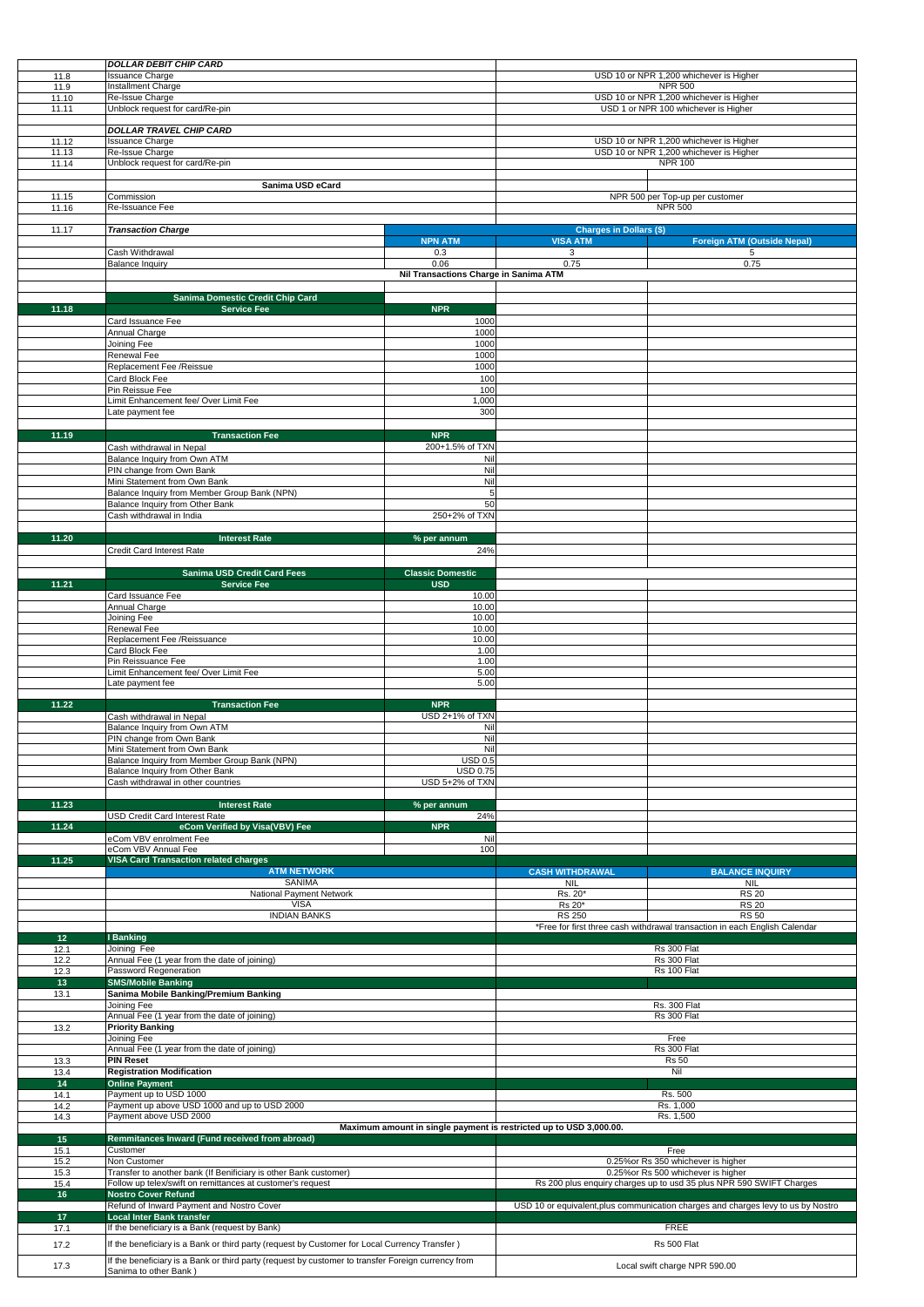| 18              | <b>Traveleres cheques</b>                                                                                                                    | N/A                                                                                                                                                           |  |
|-----------------|----------------------------------------------------------------------------------------------------------------------------------------------|---------------------------------------------------------------------------------------------------------------------------------------------------------------|--|
| 19              | <b>Travelers cheques encashment</b>                                                                                                          | N/A                                                                                                                                                           |  |
|                 | <b>Account Holder</b>                                                                                                                        | 1% or Rs. 500, whichever is higher                                                                                                                            |  |
|                 | Non - Account Holder                                                                                                                         | 1.5% or Rs. 500, whichever is higher                                                                                                                          |  |
|                 |                                                                                                                                              |                                                                                                                                                               |  |
| 20              | <b>Cheque Purchase (Outside Nepal)</b>                                                                                                       |                                                                                                                                                               |  |
| 20.1            | Cheque purchased (subject to limit/ approval)                                                                                                | 1% or Rs 550.00 whichever is higher                                                                                                                           |  |
| 20.2            | Cheque Purchased Returned                                                                                                                    | 17%p.a from the date of purchase or min Rs 500 whichever is higher Plus comm Charge<br>(Total amt*17%/360days *no of days (from the date of cheque purchased) |  |
| 21              | <b>Local Bank cheque collection /Purchase</b>                                                                                                |                                                                                                                                                               |  |
| 21.1            | Local clearing cheque collection                                                                                                             | <b>FREE</b>                                                                                                                                                   |  |
| 21.2            | Outside valley local Bank cheque collection                                                                                                  | Rs 100 plus other bank charges if any                                                                                                                         |  |
| 21.3            | Local clearing cheque purchase                                                                                                               | 0.15% or min Rs 500.00 whichever is higher                                                                                                                    |  |
|                 |                                                                                                                                              |                                                                                                                                                               |  |
| 22 <sub>2</sub> | <b>Cheque(outside Nepal) /TC collection Outwards</b>                                                                                         |                                                                                                                                                               |  |
| 22.1            | Cheque/TC collection outwards(INR)                                                                                                           | 0.10% or min Rs 500.00 whichever is higher plus actual expenses and postal/courier<br>charges                                                                 |  |
| 22.2            | Cheque/TC collection outwards(USD)                                                                                                           | 0.15% or min USD 20 whichever is higher plus actual expenses and postal/courier charges                                                                       |  |
| 22.3            | Cheque/TC collection outwards returned                                                                                                       | Rs 500.00 Flat                                                                                                                                                |  |
| 23              | <b>Inter Branch Fax Transfers</b>                                                                                                            | N/A                                                                                                                                                           |  |
| 24              | <b>Demand Draft</b>                                                                                                                          |                                                                                                                                                               |  |
|                 |                                                                                                                                              |                                                                                                                                                               |  |
|                 | Demand Draft INR Customer                                                                                                                    | 0.05% - 0.1% or minimum Rs 500 plus Swift Charge Rs. 100 (for MT 110)                                                                                         |  |
|                 | Demand Draft INR Non - Customer                                                                                                              | 0.1% or minimum Rs. 700 plus<br>Swift Charge Rs. 100 (for MT 110)                                                                                             |  |
|                 |                                                                                                                                              |                                                                                                                                                               |  |
|                 |                                                                                                                                              | <b>Education Loan Customer</b> - 0.1% or RS 250 whichever is higher plus Swift Charge Rs 100                                                                  |  |
|                 | Demand Draft FCY Customer/Non -Customer                                                                                                      | (for MT 110)<br>Others - 0.1% or USD 7 whichever is higher plus Swift Charge Rs 100 (for MT 110)                                                              |  |
|                 |                                                                                                                                              |                                                                                                                                                               |  |
|                 |                                                                                                                                              |                                                                                                                                                               |  |
|                 | Note: If DD issuance is for education purpose, additional 2% education service tax                                                           |                                                                                                                                                               |  |
|                 | to be levied on total tuition fee exchanged                                                                                                  |                                                                                                                                                               |  |
| 25              | <b>Manager cheque</b>                                                                                                                        |                                                                                                                                                               |  |
| 25.1            | Manager cheque issuance for Loan disbursement                                                                                                | Rs 500 Flat                                                                                                                                                   |  |
| 25.2            | Manager Cheque issuance for Customer                                                                                                         | Rs 500 Flat                                                                                                                                                   |  |
| 25.3            | Manager cheque issuance for Non Customer                                                                                                     | Rs 750 Flat                                                                                                                                                   |  |
| 26              | <b>Swift Transfer (MT 103)</b>                                                                                                               |                                                                                                                                                               |  |
| 26.1            | Swift Transfer- (US \$ or equivalent in currency other than NPR and INR)                                                                     | 0.05% - 0.35% or minimum Rs 200 whichever is higher                                                                                                           |  |
|                 |                                                                                                                                              | Plus                                                                                                                                                          |  |
|                 |                                                                                                                                              | (a) if charges is "OUR" in SWIFT messages, additional charges as follows:                                                                                     |  |
|                 | Less than 10,001 USD 20                                                                                                                      |                                                                                                                                                               |  |
|                 | USD 10,001 to 50,000 USD 30                                                                                                                  |                                                                                                                                                               |  |
|                 | Above USD 50,000 USD 35                                                                                                                      |                                                                                                                                                               |  |
|                 |                                                                                                                                              | (b) If charges is "SHA" or "BEN" in SWIFT messages, NIL                                                                                                       |  |
| 26.2            | Swift Transfer- NPR & INR                                                                                                                    | 0.05% - 0.1% or minimum Rs 150 whichever is higher                                                                                                            |  |
|                 |                                                                                                                                              | Plus                                                                                                                                                          |  |
|                 |                                                                                                                                              | (a) if charges is "OUR" in SWIFT messages, NPR. 400                                                                                                           |  |
|                 |                                                                                                                                              | (b) If charges is "SHA" or "BEN" in SWIFT messages, NIL                                                                                                       |  |
|                 | Note: If Swift transfer is for education purpose, additonal 2% education service tax to be leived on total tution fee as per NRB Guidelines. |                                                                                                                                                               |  |
| 27              | <b>Cancellation charges</b>                                                                                                                  |                                                                                                                                                               |  |
| 27.1            | <b>Cancellation charges for DD</b>                                                                                                           |                                                                                                                                                               |  |
|                 | Up to INR 1 million                                                                                                                          |                                                                                                                                                               |  |
|                 | Above INR 1 million up to INR 2 million                                                                                                      | Npr 500 flat per draft plus communication charge if any<br>Npr 700 flat per draft plus communication charge if any                                            |  |
|                 | Above INR 2 million                                                                                                                          | Npr 1000 flat per draft plus communication charge if any                                                                                                      |  |
|                 |                                                                                                                                              |                                                                                                                                                               |  |
| 27.2            | <b>FCY DD Cancellation</b><br><b>Cancellation charge of SWIFT</b>                                                                            | Rs 500 flat plus communication charge if any<br>Rs 500 flat plus other bank charges                                                                           |  |
| 27.3            |                                                                                                                                              |                                                                                                                                                               |  |
| 27.4            | <b>Cancellation charge of manager cheques</b>                                                                                                |                                                                                                                                                               |  |
|                 | Customer                                                                                                                                     | Rs 500 Flat                                                                                                                                                   |  |
|                 | Non customer                                                                                                                                 | Rs 500 Flat                                                                                                                                                   |  |
| 27.5            | <b>Cancellation charge of Good for Payment Cheque</b>                                                                                        | Rs 500 Flat                                                                                                                                                   |  |
|                 |                                                                                                                                              |                                                                                                                                                               |  |
| 28              | <b>Stop Payment Charge of Demand draft</b>                                                                                                   |                                                                                                                                                               |  |
| 28.1            | For INR Demand Draft                                                                                                                         | NPR 500 flat charge plus INR 590 plus communication charge if any                                                                                             |  |
| 28.2            | For FCY Demand Draft                                                                                                                         | NPR 1,000 flat charge plus USD 25 enquiry charge plus communication charge if any                                                                             |  |
|                 |                                                                                                                                              |                                                                                                                                                               |  |
| 29              | Local Remittance charges (Sanima Xpress)                                                                                                     |                                                                                                                                                               |  |
|                 | <b>Amount Range</b>                                                                                                                          |                                                                                                                                                               |  |
|                 | Upto NPR 5,000.00                                                                                                                            | <b>NPR 100</b>                                                                                                                                                |  |
|                 | NPR 5,001.00 - 25,000.00                                                                                                                     | <b>NPR 150</b>                                                                                                                                                |  |
|                 |                                                                                                                                              |                                                                                                                                                               |  |
| 30              | <b>Advance Payment</b>                                                                                                                       |                                                                                                                                                               |  |
| 30.1            | Advance payment through Telex/SWIFT transfer                                                                                                 |                                                                                                                                                               |  |
|                 | <b>Advance payment through Demand Draft</b>                                                                                                  | Refer to S. No 26                                                                                                                                             |  |
|                 | Advance payment up to USD 30,000.00 for import of goods from Tibet via Tatopani Custom Office                                                | 0.1% or min NPR 200.00 whichever is higher plus comm. chg USD 2.5                                                                                             |  |
| 30.2            |                                                                                                                                              |                                                                                                                                                               |  |
|                 | (For amount, refer to NRB Circular)                                                                                                          |                                                                                                                                                               |  |
|                 |                                                                                                                                              |                                                                                                                                                               |  |
| 30.3            | Advance payment up to USD 35,000.00 for import of goods from 3rd<br>countries -other than India (For amount, refer to NRB Circular)          | 0.35% or min NPR 350.00 whichever is higher plus comm. chg USD 2.5                                                                                            |  |

 $\mathsf{l}$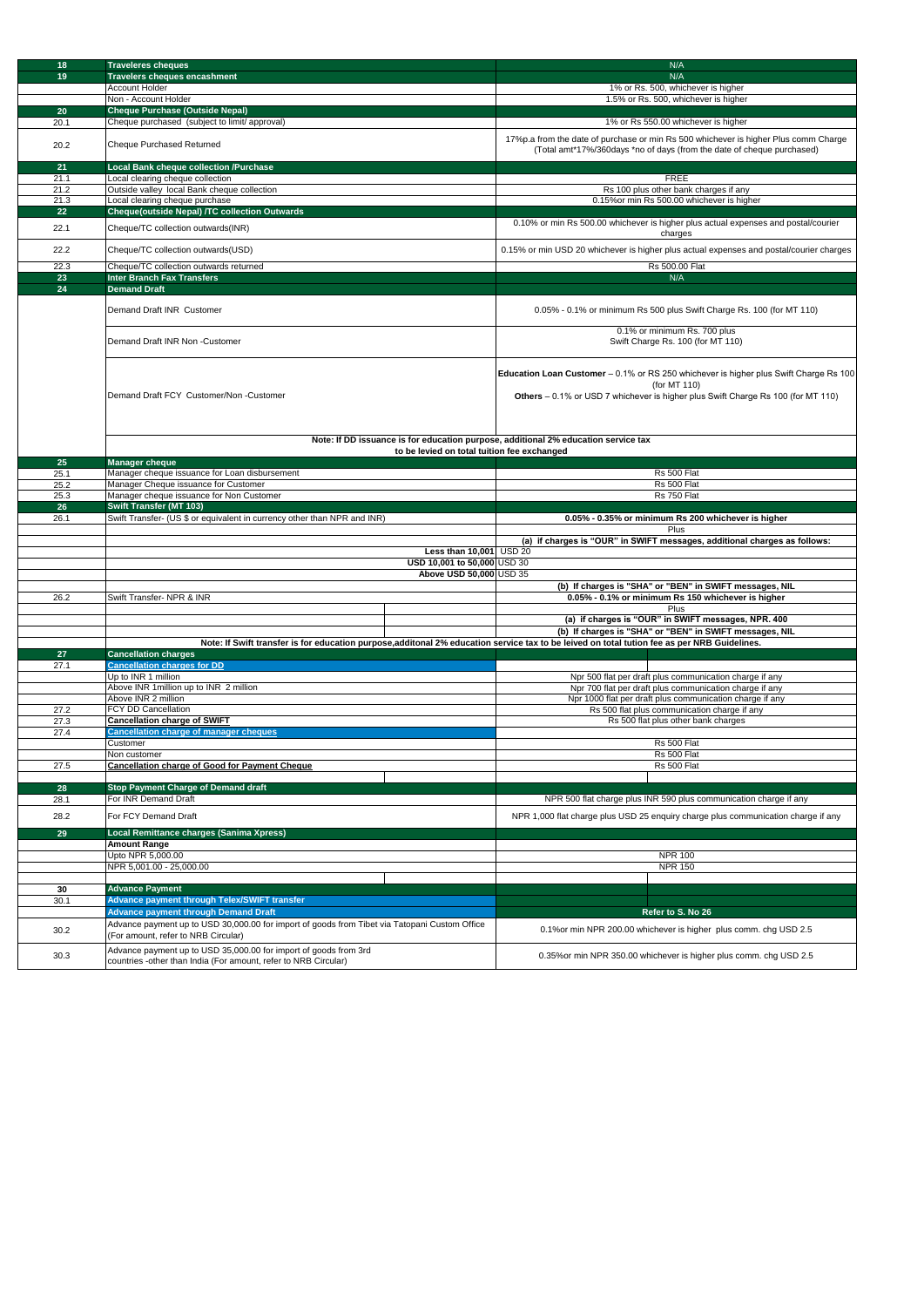| 31                                                                                                                                                                                                                                                                                                                                                                                                                                                                                                                                                                                                                                                                                                                                                                                                                             | <b>National saving Bond</b><br>All charges regarding National saving Bond is as per NRB (If any)<br><b>Charges related to Lending Unit</b>                                 |                                                      |                                                                                                                                                                                                                         |                                                |
|--------------------------------------------------------------------------------------------------------------------------------------------------------------------------------------------------------------------------------------------------------------------------------------------------------------------------------------------------------------------------------------------------------------------------------------------------------------------------------------------------------------------------------------------------------------------------------------------------------------------------------------------------------------------------------------------------------------------------------------------------------------------------------------------------------------------------------|----------------------------------------------------------------------------------------------------------------------------------------------------------------------------|------------------------------------------------------|-------------------------------------------------------------------------------------------------------------------------------------------------------------------------------------------------------------------------|------------------------------------------------|
| 32 <sub>2</sub><br><b>Sector</b>                                                                                                                                                                                                                                                                                                                                                                                                                                                                                                                                                                                                                                                                                                                                                                                               | <b>Product</b>                                                                                                                                                             | <b>Processing Fee</b>                                | <b>Commitment fee</b>                                                                                                                                                                                                   | <b>Renewal Fee</b>                             |
| Deprived                                                                                                                                                                                                                                                                                                                                                                                                                                                                                                                                                                                                                                                                                                                                                                                                                       | Sanima Women Entrepreneur Loan                                                                                                                                             | 0.75%                                                | N/A                                                                                                                                                                                                                     | N/A                                            |
| Deprived<br>Deprived                                                                                                                                                                                                                                                                                                                                                                                                                                                                                                                                                                                                                                                                                                                                                                                                           | Sanima Small Micro Entrepreneur Loan<br>Sanima Sana Kisan Loan                                                                                                             | 0.75%<br>0.75%                                       | N/A<br>N/A                                                                                                                                                                                                              | N/A<br>N/A                                     |
| Deprived                                                                                                                                                                                                                                                                                                                                                                                                                                                                                                                                                                                                                                                                                                                                                                                                                       | Sanima Solar Karja                                                                                                                                                         | 0.75%                                                | N/A                                                                                                                                                                                                                     | N/A                                            |
| Deprived                                                                                                                                                                                                                                                                                                                                                                                                                                                                                                                                                                                                                                                                                                                                                                                                                       | Low Cost Housing                                                                                                                                                           | 0.75%                                                | N/A                                                                                                                                                                                                                     | N/A                                            |
| Deprived                                                                                                                                                                                                                                                                                                                                                                                                                                                                                                                                                                                                                                                                                                                                                                                                                       | Wholesale Microfinance Loan                                                                                                                                                | 0.50%                                                | 0.10%                                                                                                                                                                                                                   | 0.10%                                          |
| Agri-Lending<br><b>Retail</b>                                                                                                                                                                                                                                                                                                                                                                                                                                                                                                                                                                                                                                                                                                                                                                                                  | Sanima Agriculture Loan (above NPR 1.5 Million to NPR 20 Million)                                                                                                          | 0.75%                                                | 0.15%                                                                                                                                                                                                                   | 0.15%                                          |
| Retail                                                                                                                                                                                                                                                                                                                                                                                                                                                                                                                                                                                                                                                                                                                                                                                                                         | Auto Loan                                                                                                                                                                  | 0.75%                                                |                                                                                                                                                                                                                         | N/A                                            |
| Retail                                                                                                                                                                                                                                                                                                                                                                                                                                                                                                                                                                                                                                                                                                                                                                                                                         | Hire Purchase Loan                                                                                                                                                         | 0.75%                                                | One time commitment fee of 0.15%                                                                                                                                                                                        | N/A                                            |
| Retail<br>Retail                                                                                                                                                                                                                                                                                                                                                                                                                                                                                                                                                                                                                                                                                                                                                                                                               | Home Loan<br>Home Equity Loan                                                                                                                                              | 0.75%<br>0.75%                                       | on non-drawdown portion of approved<br>loan limit                                                                                                                                                                       | N/A<br>N/A                                     |
| Retail                                                                                                                                                                                                                                                                                                                                                                                                                                                                                                                                                                                                                                                                                                                                                                                                                         | <b>Education Loan</b>                                                                                                                                                      | 0.75%                                                |                                                                                                                                                                                                                         | N/A                                            |
| Retail                                                                                                                                                                                                                                                                                                                                                                                                                                                                                                                                                                                                                                                                                                                                                                                                                         | Margin lending up to NPR 30 Million                                                                                                                                        | 0.75%                                                | 0.15% on average unutilized portion<br>below the average committed<br>utilization i.e. 60% for OD/DL and                                                                                                                |                                                |
| Retail                                                                                                                                                                                                                                                                                                                                                                                                                                                                                                                                                                                                                                                                                                                                                                                                                         | Margin lending above NPR 30 Million                                                                                                                                        | 0.50%                                                | One time commitment fee of 0.15%<br>on non-drawdown portion of approved                                                                                                                                                 | 0.15%                                          |
| Retail                                                                                                                                                                                                                                                                                                                                                                                                                                                                                                                                                                                                                                                                                                                                                                                                                         | Personal Loan                                                                                                                                                              | 0.75%                                                | loan limit of DL.                                                                                                                                                                                                       |                                                |
| Retail                                                                                                                                                                                                                                                                                                                                                                                                                                                                                                                                                                                                                                                                                                                                                                                                                         | Gold Loan                                                                                                                                                                  | <b>NPR 300</b>                                       | N/A                                                                                                                                                                                                                     | <b>NPR 200</b>                                 |
| Retail                                                                                                                                                                                                                                                                                                                                                                                                                                                                                                                                                                                                                                                                                                                                                                                                                         | Professional Loan                                                                                                                                                          | 0.75%                                                | One time commitment fee of 0.15%<br>on non-drawdown portion of approved<br>loan limit                                                                                                                                   | N/A                                            |
| Retail                                                                                                                                                                                                                                                                                                                                                                                                                                                                                                                                                                                                                                                                                                                                                                                                                         | <b>CFOL Amendment Fee-Education Loan</b>                                                                                                                                   |                                                      | NPR 10,000 flat per amendment                                                                                                                                                                                           |                                                |
| Retail                                                                                                                                                                                                                                                                                                                                                                                                                                                                                                                                                                                                                                                                                                                                                                                                                         | Cash based loan / Near cash Loans                                                                                                                                          | 0.15% or minimum NPR<br>1,000 whichever is higher    | N/A                                                                                                                                                                                                                     | 0.15% or minimum NPR 1,000 whichever is higher |
| <b>SBGL</b>                                                                                                                                                                                                                                                                                                                                                                                                                                                                                                                                                                                                                                                                                                                                                                                                                    | SBGL - OD/DL/TL                                                                                                                                                            | 0.75%                                                | 0.15% on average unutilized portion<br>below the average committed<br>utilization i.e. 60% for OD/DL and<br>One time commitment fee of 0.15%<br>on non-drawdown portion of approved<br>loan limit for DL/TL             | 0.15%                                          |
| <b>SBGL</b>                                                                                                                                                                                                                                                                                                                                                                                                                                                                                                                                                                                                                                                                                                                                                                                                                    | SBGL- Vehicle Loans(Auto & Commercial Vehicle Loans)                                                                                                                       | 0.75%                                                | One time commitment fee of 0.15%<br>on non-drawdown portion of approved<br>loan limit                                                                                                                                   | N/A                                            |
| Retail/SBGL<br><b>SME/Mid Size Loan</b>                                                                                                                                                                                                                                                                                                                                                                                                                                                                                                                                                                                                                                                                                                                                                                                        | SWAP cases of Retail Loans and SBGL (with/without enhancement)                                                                                                             | 0.50% irrespective of loan<br>volume or product type | As per respective product type                                                                                                                                                                                          |                                                |
|                                                                                                                                                                                                                                                                                                                                                                                                                                                                                                                                                                                                                                                                                                                                                                                                                                |                                                                                                                                                                            |                                                      |                                                                                                                                                                                                                         |                                                |
|                                                                                                                                                                                                                                                                                                                                                                                                                                                                                                                                                                                                                                                                                                                                                                                                                                | SME/Mid Size Loan   W/C and Term Loan NPR 10 Million up to NPR 30 Million<br>W/C and Term Loan above NPR 30 Million up to NPR 50 Million                                   | 0.75%                                                |                                                                                                                                                                                                                         |                                                |
| SME/Mid Size Loan<br>SME/Mid Size Loan                                                                                                                                                                                                                                                                                                                                                                                                                                                                                                                                                                                                                                                                                                                                                                                         | SME/Mid Size Loan W/C and Term Loan above NPR 50 Million up to NPR 150 Million<br>W/C and Term Loan above NPR 150 Million up to NPR 200 Million                            | 0.60%<br>0.50%<br>0.25%                              | 0.15% on average unutilized portion<br>below the average committed<br>utilization i.e. 60% for revolving loans.                                                                                                         | 0.15%                                          |
| SME/Mid Size Loan                                                                                                                                                                                                                                                                                                                                                                                                                                                                                                                                                                                                                                                                                                                                                                                                              | SWAP cases of SME/Mid Size Loan (with/without enhancement)                                                                                                                 | 0.5% irrespective of loan<br>volume                  |                                                                                                                                                                                                                         |                                                |
| <b>Poject Finance</b>                                                                                                                                                                                                                                                                                                                                                                                                                                                                                                                                                                                                                                                                                                                                                                                                          |                                                                                                                                                                            |                                                      |                                                                                                                                                                                                                         |                                                |
| <b>Project Financing</b>                                                                                                                                                                                                                                                                                                                                                                                                                                                                                                                                                                                                                                                                                                                                                                                                       | Consortium Loan                                                                                                                                                            |                                                      | As decided by the consortium<br>0.15 % on average unutilized portion                                                                                                                                                    |                                                |
| <b>Project Financing</b>                                                                                                                                                                                                                                                                                                                                                                                                                                                                                                                                                                                                                                                                                                                                                                                                       | Non Consortium Loans                                                                                                                                                       | 0.75%                                                | below the average committed                                                                                                                                                                                             | 0.15%                                          |
| <b>Project Financing</b>                                                                                                                                                                                                                                                                                                                                                                                                                                                                                                                                                                                                                                                                                                                                                                                                       | Consortium Arrangement Mandate Fee                                                                                                                                         |                                                      | utilization i.e. 60 %<br>Up to 5 Million                                                                                                                                                                                |                                                |
| Corporate                                                                                                                                                                                                                                                                                                                                                                                                                                                                                                                                                                                                                                                                                                                                                                                                                      |                                                                                                                                                                            |                                                      |                                                                                                                                                                                                                         |                                                |
| Corporate                                                                                                                                                                                                                                                                                                                                                                                                                                                                                                                                                                                                                                                                                                                                                                                                                      | W/C and Term Loan                                                                                                                                                          | 0.25%                                                | 0.15% on average unutilized portion<br>below the average committed<br>utilization i.e. 60%                                                                                                                              | 0.15%                                          |
| <b>All Business Units</b>                                                                                                                                                                                                                                                                                                                                                                                                                                                                                                                                                                                                                                                                                                                                                                                                      |                                                                                                                                                                            |                                                      |                                                                                                                                                                                                                         |                                                |
| All business units                                                                                                                                                                                                                                                                                                                                                                                                                                                                                                                                                                                                                                                                                                                                                                                                             | Bank guarantee/Letter of credit (Non funded limits up to NPR 1 million)                                                                                                    | 0.15% or minimum NPR<br>1,000 whichever is higher    | N/A                                                                                                                                                                                                                     | 0.15% or minimum NPR 1,000 whichever is higher |
| All business units                                                                                                                                                                                                                                                                                                                                                                                                                                                                                                                                                                                                                                                                                                                                                                                                             | Bank guarantee/Letter of credit (Non funded limits above NPR 1 million                                                                                                     | 0.1% of limit                                        | N/A                                                                                                                                                                                                                     | 0.05% or NPR 5,000 whichever is higher         |
|                                                                                                                                                                                                                                                                                                                                                                                                                                                                                                                                                                                                                                                                                                                                                                                                                                | up to NPR 10 Million)<br>Bank guarantee/Letter of credit (Non funded limits above NPR 10                                                                                   |                                                      |                                                                                                                                                                                                                         |                                                |
| All business units                                                                                                                                                                                                                                                                                                                                                                                                                                                                                                                                                                                                                                                                                                                                                                                                             | million)                                                                                                                                                                   | 0.075% of limit                                      | N/A                                                                                                                                                                                                                     | 0.05% or NPR 10,000 whichever is higher        |
| All business units                                                                                                                                                                                                                                                                                                                                                                                                                                                                                                                                                                                                                                                                                                                                                                                                             | Working Capital & Term Loan to Real Estate Developers                                                                                                                      | 0.75%                                                | 0.15% on average unutilized portion<br>below the average comitted utilization<br>i.e. 60% on revolving nature loan and<br>One time commitment fee of 0.15%<br>on non-drawdown portion of approved<br>loan limit for TL. | 0.15%                                          |
| All business units                                                                                                                                                                                                                                                                                                                                                                                                                                                                                                                                                                                                                                                                                                                                                                                                             | Working Capital loan to construction business                                                                                                                              | 0.75%                                                | 0.15% of average unutilized portion<br>below the average committed<br>utilization i.e. 60%                                                                                                                              | As per SME/Mid Size Loan threshold             |
|                                                                                                                                                                                                                                                                                                                                                                                                                                                                                                                                                                                                                                                                                                                                                                                                                                |                                                                                                                                                                            | Within 1 month                                       |                                                                                                                                                                                                                         | Nil                                            |
| All business units                                                                                                                                                                                                                                                                                                                                                                                                                                                                                                                                                                                                                                                                                                                                                                                                             | Collateral release charge                                                                                                                                                  | Above 1 month to 3 months                            |                                                                                                                                                                                                                         | NPR 1,500                                      |
|                                                                                                                                                                                                                                                                                                                                                                                                                                                                                                                                                                                                                                                                                                                                                                                                                                |                                                                                                                                                                            | Above 3 months to 1 year<br>Above 1 year             |                                                                                                                                                                                                                         | <b>NPR 2,500</b><br><b>NPR 5,000</b>           |
| All business units<br>All business units                                                                                                                                                                                                                                                                                                                                                                                                                                                                                                                                                                                                                                                                                                                                                                                       | Share release charge<br>Change in vehicle brand/model/year of production ammendment<br>charge                                                                              |                                                      | NPR 1,500<br>NPR 25,000                                                                                                                                                                                                 |                                                |
| 1. Loan Prepayment Charges shall not be taken from the clients if such prepayment is due to changes in interest rates and any existing conditions and if sanctioned limit of the loan is equal to or less<br>than NPR 5 Million. For all others cases, prepayment fee shall be as follows:<br>If prepaid within 2 years - 0.75% of prepaid amount.<br>If prepaid after 2 years and up to 5 years : 0.375% of prepaid amount.<br>If prepaid after 5 years: 0.15% of prepaid amount.<br>2. While referring to the above fees and charges, segmentation of account is to be made as follows:<br>- Approved funded limit of Group for SME/Mid Size Loan.<br>- Approved funded limit of customers Direct exposure for Retail Loans, Agri Loan and SBGL.<br>- Approved funded limit of customer for Corporate and Project Financing. |                                                                                                                                                                            |                                                      |                                                                                                                                                                                                                         |                                                |
|                                                                                                                                                                                                                                                                                                                                                                                                                                                                                                                                                                                                                                                                                                                                                                                                                                | In case of nested limit i.e. Funded within Non-funded or Non-funded within funded, processing fee shall be calculated based on funded limit and residual non funded limit. |                                                      |                                                                                                                                                                                                                         |                                                |
| 3. In case where both commitment and prepayment fee is applicable, commitment fee or prepayment fee, whichever is higher, shall be charged.<br>4. In case of subsidy loan, fee and charges shall be as per the interest subsidy guideline issued by NRB/GON.                                                                                                                                                                                                                                                                                                                                                                                                                                                                                                                                                                   |                                                                                                                                                                            |                                                      |                                                                                                                                                                                                                         |                                                |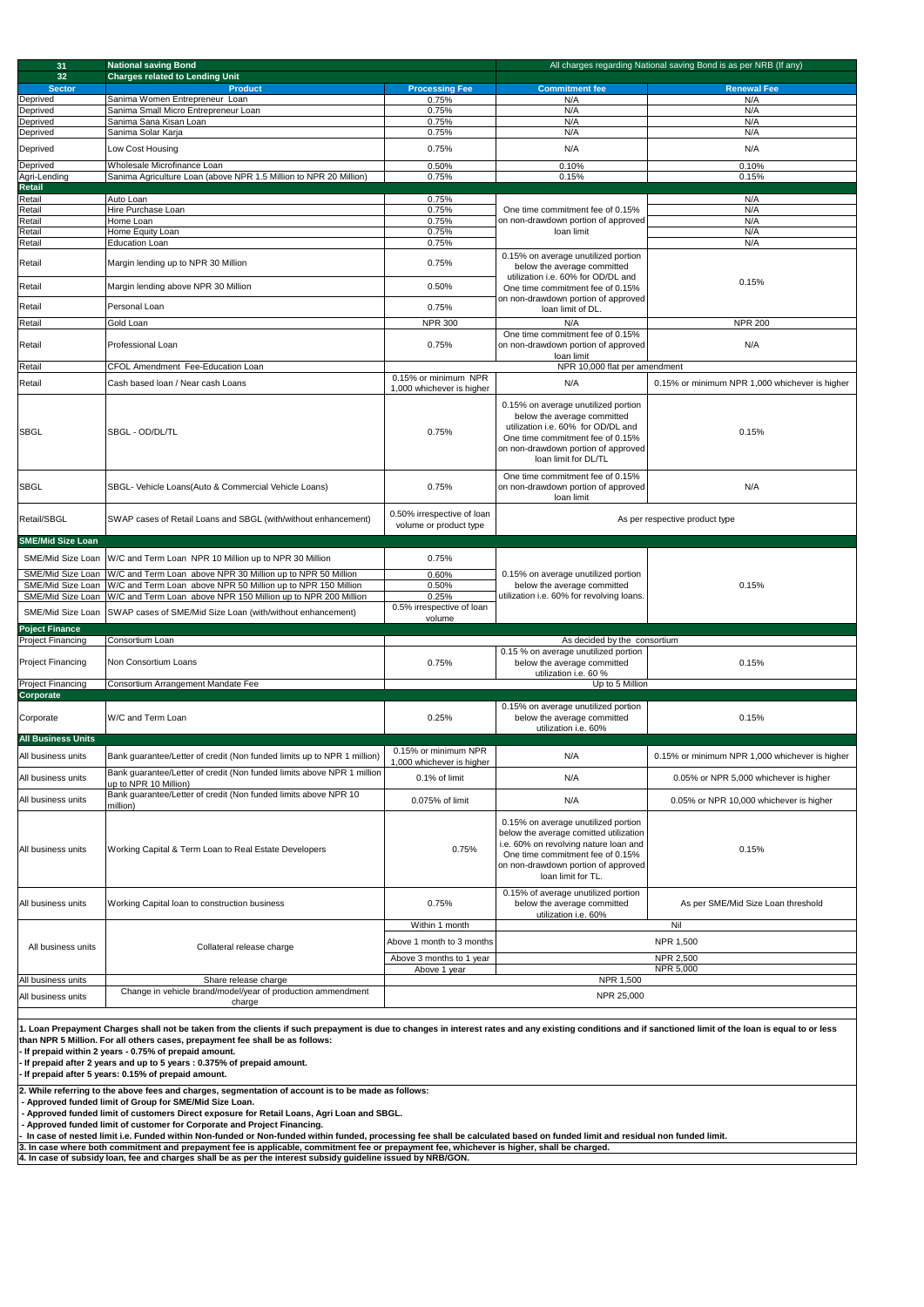**10. In case of strong reservation from customer, waiver approval on fees and charges may be obained from respective CAD holder.**

**11. Penal charges on all lending products shall be as guided by respective PPGs, where applicable. For cases where PPG is silent, Minimum 2% p.a. on overdue principal amount shall be charged.** 

**12. Processing fees for BG/LC shall be as per defined limit for all business units.**

| 36.4 | b) Documents Negotiation under Usance L/C                                                                                      | b) 0.4% at Doc value up to 21 days. There after @ OD p.a till the usance period and after<br>usance period @ OD +2% p.a till the date of realization.<br>(Plus communication/courier/postage charges as per section 39/40/41 of STC) |
|------|--------------------------------------------------------------------------------------------------------------------------------|--------------------------------------------------------------------------------------------------------------------------------------------------------------------------------------------------------------------------------------|
| 36.5 | Processing Export L/C under collection                                                                                         | 0.15% of document value or min Rs 1,000/-.<br>(Plus communication/courier/postage charges as per section 39/40/41 of STC)                                                                                                            |
| 36.6 | Cash Against Documents (CAD)                                                                                                   | 0.15% - 0.25% of document value or min Rs 2,000/-.<br>(Plus communication/courier/postage charges as per section 39/40/41 of STC)                                                                                                    |
| 36.7 | L/C Transferring Charge                                                                                                        | Rs 3,000/- flat.<br>(Plus communication/courier/postage charges as per section 39/40/41 of STC)                                                                                                                                      |
| 37   | <b>Guarantees</b>                                                                                                              |                                                                                                                                                                                                                                      |
| 37.1 | <b>Bid Bond</b>                                                                                                                | 0.50% per quarter or minimum Rs 1,500/- per quarter.                                                                                                                                                                                 |
| 37.2 | Performance Bond                                                                                                               | 0.50% per quarter or minimum Rs 1,500/- per quarter.                                                                                                                                                                                 |
| 37.3 | <b>Advance Payment Guarantee</b>                                                                                               | 0.60% per quarter or minimum Rs 1,500/- per quarter.                                                                                                                                                                                 |
| 37.4 | <b>Counter Guarantee</b>                                                                                                       | 0.25% - 0.375% per quarter or minimum Rs 1,500/- per quarter (plus commission/charge of<br>other bank plus out pocket expenses).                                                                                                     |
| 37.5 | Shipping Indemnity                                                                                                             | As per specific approval on case to case basis.                                                                                                                                                                                      |
| 37.6 | Amendment for value / validity extension                                                                                       | As per issuance commission above.<br>(Plus communication/courier/postage charges as per section 39/40/41 of STC)                                                                                                                     |
| 37.7 | Other amendments as well as amendment for extension of value<br>and validity within the quarter which has already been charged | Rs 1,000/- flat for amendments other than enhancement of value<br>and/or extension of validity,<br>(Plus communication/courier/postage charges as per section 39/40/41 of STC)                                                       |

**9. Commitment fee to be charges on all W/C loans both at the time of renewal and at time of settlement. 8. Additonal Insurance charges at 1% per annum of total security value shall be levied to Gold Loan Customers.**

|        | <b>Other Charges</b>                                                                                                           |                                                                                                                                                                                                                                                  |
|--------|--------------------------------------------------------------------------------------------------------------------------------|--------------------------------------------------------------------------------------------------------------------------------------------------------------------------------------------------------------------------------------------------|
| 32.1   | Credit information inquiries                                                                                                   | Rs. 500 per inquiry                                                                                                                                                                                                                              |
| 32.2   | CICL(Karja Suchana kendra Ltd) Charges                                                                                         |                                                                                                                                                                                                                                                  |
| 32.2.1 | Report generation charges                                                                                                      | Rs 250 per report without transaction and Rs 550.00 per report with<br>transaction or as per charge changes by KSKL                                                                                                                              |
| 32.2.2 | For registering an original notice of security interest                                                                        | Rs. 500/-                                                                                                                                                                                                                                        |
| 32.2.3 | For registering notice of amendment                                                                                            | Rs. 500/-                                                                                                                                                                                                                                        |
|        |                                                                                                                                | Rs. 500/-                                                                                                                                                                                                                                        |
| 32.2.4 | For registering a continuity statement                                                                                         |                                                                                                                                                                                                                                                  |
| 32.2.5 | For registering a termination statement                                                                                        | Rs. 500/-                                                                                                                                                                                                                                        |
| 32.2.6 | For registering a correction statement                                                                                         | Rs. 500/-                                                                                                                                                                                                                                        |
| 32.2.7 | For the provision of a certified search report                                                                                 | Rs. 500/-                                                                                                                                                                                                                                        |
| 32.3   | Ad-hoc / Temporary credit facility                                                                                             | Rs. 2000.00 for each approval request                                                                                                                                                                                                            |
| 32.4   | Request for reissuance upon Lost Gold Receipt                                                                                  | <b>Rs. 200 FLAT</b>                                                                                                                                                                                                                              |
| 33     | <b>Trade Finance</b>                                                                                                           |                                                                                                                                                                                                                                                  |
|        | <b>Documentary Credit-Import</b>                                                                                               |                                                                                                                                                                                                                                                  |
|        |                                                                                                                                |                                                                                                                                                                                                                                                  |
| 33.1   | <b>Issuance of LC</b>                                                                                                          | 0.10% - 0.25% or Min Rs 1000 per quarter whichever is higher.                                                                                                                                                                                    |
| 33.2   | Amendment for value / validity                                                                                                 | As per issuance commission above.                                                                                                                                                                                                                |
| 33.3   | Other amendments as well as amendment for extension of value and validity within the quarter<br>which has already been charged | Rs 500/- flat for amendments other than enhancement of value and/or extension of<br>validity, in which case charges shall be as per 34.2 above.<br>(Plus communication/courier/postage charges as per section 39/40/41 of STC)                   |
| 33.4   | Revolving L/Cs reinstatement Commission                                                                                        | 0.025% to 0.20% of reinstate Value or min Rs. 2,000.00<br>(Plus communication/courier/postage charges as per section 39/40/41 of STC)                                                                                                            |
| 33.5   | Usance Bill Acceptance                                                                                                         | 0.10%-0.25% or Rs 1,000/- per month or part thereof.                                                                                                                                                                                             |
| 33.6   | Documents under LC (Handling Charge)                                                                                           | Rs 500/- for each set of documents.                                                                                                                                                                                                              |
|        |                                                                                                                                |                                                                                                                                                                                                                                                  |
| 33.7   | Issuance of Delivery Order against copy documents.                                                                             | Rs. 250/- per set of documents.                                                                                                                                                                                                                  |
| 33.8   | Over drawn commission under Import L/C                                                                                         | 0.50% on overdrawn amount or Rs 1000/- whichever is higher.                                                                                                                                                                                      |
| 33.9   | L/C cancellation Charge (unutilized)                                                                                           | Rs 1000/-flat plus other bank charges.                                                                                                                                                                                                           |
| 34     | <b>Discrepancy Fees</b>                                                                                                        |                                                                                                                                                                                                                                                  |
|        | a) USD and other FCY L/Cs<br>b) EURO L/Cs<br>c) GBP L/Cs<br>d) INR L/Cs<br>e) NRS L/C (Domestic)                               | a) USD 75/- or equivalent per set of Docs<br>b) EURO 75/-<br>c) GBP 75/-<br>d) INR 3,000/- or equivalent per set of Docs<br>e) Rs. 2,500/- per set of Docs<br>(Plus communication/courier/postage charges as per section<br>33.5.D.5/6/7 of STC) |
| 35     | <b>Documentary Collections-Import</b>                                                                                          |                                                                                                                                                                                                                                                  |
|        |                                                                                                                                |                                                                                                                                                                                                                                                  |
| 35.1   | Documents Against Payment (DAP)                                                                                                | 0.10% of documents value or Min Rs 1,000/-.<br>(Plus communication/courier/postage charges as per section 39/40/41 of STC)                                                                                                                       |
|        |                                                                                                                                | 0.10% of documents value or Min Rs 1,000/- per month or part                                                                                                                                                                                     |
| 35.2   | Document Against Acceptance (DAA)                                                                                              | thereof.                                                                                                                                                                                                                                         |
|        | Note: This facility may be considered only where appropriate credit line has been approved                                     | (Plus communication/courier/postage charges as per section 39/40/41 of STC)                                                                                                                                                                      |
|        |                                                                                                                                |                                                                                                                                                                                                                                                  |
| 36     | <b>Documentary Credit - Export</b>                                                                                             |                                                                                                                                                                                                                                                  |
| 36.1   | Advising Export Letter of Credit or subsequent amendment for L/Cs not to be negotiated with us.                                | Rs 3,000/- Advising<br>(Plus communication/courier/postage charges as per section 39/40/41 of STC)<br>Rs 1.500/- Amendment<br>(Plus communication/courier/postage charges as per section 39/40/41 of STC)                                        |
| 36.2   | Advising Export Letter of Credit or subsequent amendment for<br>L/Cs to be negotiated with us.                                 | Rs 2,000/- Advising<br>(Plus communication/courier/postage charges as per section 39/40/41 of STC)<br>Rs 1,000/- Amendment<br>(Plus communication/courier/postage charges as per section 39/40/41 of STC)                                        |
| 36.3   | Confirming commission                                                                                                          | 0.5% or Rs. 2,000/- per quarter or part thereof<br>(Plus communication/courier/postage charges as per section 39/40/41 of STC)                                                                                                                   |
|        | a) Documents Negotiation under sight L/C                                                                                       | a) 0.4% at Doc value up to 21 days. Overdue<br>Interest @ OD +2% p.a after 21 days till the date of realization.<br>(Plus communication/courier/postage charges as per section 39/40/41 of STC)                                                  |

**7. Loan SWAP Fee shall be charged as follows:**

**- If loan SWAP within 2 years - 0.75% of SWAP amount**

**- If loan SWAP after 2 years and up to 5 years - 0.375% of SWAP amount**

**- If loan SWAP after 5 years: 0.15% of SWAP amount**

**5. In case of Term Loan and other terminating line of credit, commitment fee to be levied on unutilized limit.**

**14. Loan extended/to be extended to Real Estate Developers shall be irrespective of business segments and charges are to be levied in accordance with mentioned fees and charges.**

**6. In case of margin lending, personal loan, working capital loan commitment fee to be levied on un-utilized limit if average utilization of approved funded limit remains less than 60%.**

**13. All personal/retail loans and SBGL under groups managed by any SBUs shall be guided by respective PPG and related fees to be applicable as per respective products PPG/STC as mentioned above.**